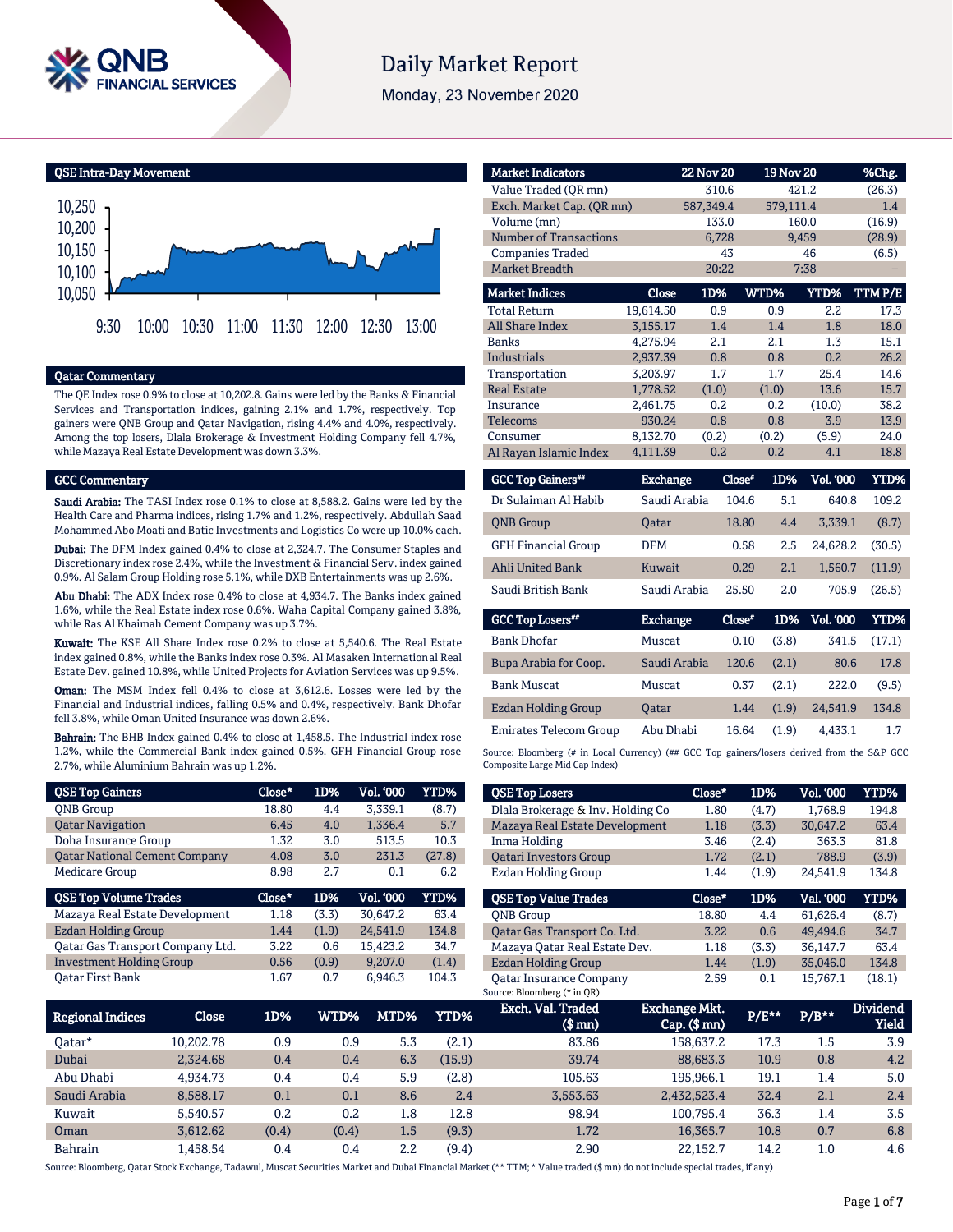### Qatar Market Commentary

- The QE Index rose 0.9% to close at 10,202.8. The Banks & Financial Services and Transportation indices led the gains. The index rose on the back of buying support from GCC and Foreigners shareholders despite selling pressure from Qatari and Arab shareholders.
- QNB Group and Qatar Navigation were the top gainers, rising 4.4% and 4.0%, respectively. Among the top losers, Dlala Brokerage & Investment Holding Company fell 4.7%, while Mazaya Real Estate Development was down 3.3%.
- Volume of shares traded on Sunday fell by 16.9% to 133.0mn from 160.0mn on Thursday. Further, as compared to the 30-day moving average of 234.2mn, volume for the day was 43.2% lower. Mazaya Real Estate Development and Ezdan Holding Group were the most active stocks, contributing 23.0% and 18.5% to the total volume, respectively.

| <b>Overall Activity</b>        | Buy %* | Sell %* | Net (QR)         |
|--------------------------------|--------|---------|------------------|
| Oatari Individuals             | 41.13% | 48.47%  | (22,811,563.7)   |
| Oatari Institutions            | 17.80% | 18.68%  | (2,754,285.6)    |
| Qatari                         | 58.92% | 67.16%  | (25, 565, 849.4) |
| <b>GCC</b> Individuals         | 0.89%  | 1.61%   | (2,214,258.6)    |
| <b>GCC</b> Institutions        | 2.01%  | 0.15%   | 5,769,377.3      |
| <b>GCC</b>                     | 2.90%  | 1.76%   | 3,555,118.7      |
| Arab Individuals               | 11.25% | 14.93%  | (11, 419, 845.7) |
| Arab                           | 11.25% | 14.93%  | (11, 419, 845.7) |
| Foreigners Individuals         | 3.37%  | 3.86%   | (1,529,018.4)    |
| <b>Foreigners Institutions</b> | 23.57% | 12.31%  | 34,959,594.8     |
| <b>Foreigners</b>              | 26.93% | 16.17%  | 33,430,576.4     |

Source: Qatar Stock Exchange (\*as a % of traded value)

## **News**

#### Qatar

- Saudi Arabia says it seeks a way to end dispute with Qatar Saudi Arabia's Foreign Minister said that Riyadh is seeking a way to resolve the three-year rift with its Gulf neighbor Qatar. Commenting on the dispute, Prince Faisal bin Farhan Al Saud said Saudi Arabia is continuing to find a way to end the blockade on Qatar, but he added it remains conditional on addressing security concerns. Last month, Prince Faisal said Saudi Arabia was committed to finding a resolution. The Price said, "We continue to be willing to engage with our Qatari brothers and we hope that they are as committed to that engagement. But we do need to address the legitimate security concerns of the quartet and I think there is a path toward that with a solution in the relatively near future". Qatar's Foreign Minister Sheikh Mohammed bin Abdulrahman Al Thani said that last week there are no winners in the Gulf crisis, adding his country is hopeful it will end at any moment. (Al Jazeera, Qatar Tribune)
- NBK Research: Qatar's new debt issuance total \$15.7bn in first three quarters of 2020 – Qatar's new debt issuance totaled \$15.7bn in the first three quarters of this year; a study by NBK (National Bank of Kuwait) Research has shown. GCC issuance remains strong on higher financing needs and on track to exceed \$100bn in 2020, NBK Economic Research said in its latest update. In the first quarter of this year, Qatar's new issuance accounted for \$3.1bn, NBK Economic Research said. The second quarter had seen a significant jump  $-$  to \$11bn, while the third quarter registered Qatar issuance worth \$1.6bn. According to NBK Economic Research regional issuance has been strong so far this year, on track to exceed \$100bn for the full year (2020), driven by a high need for financing amid mounting fiscal pressures due to lower oil prices and the pandemic induced economic slowdown, encouraged also by a relatively low cost of financing. Around \$35bn in dollar and domestic currency bonds and Sukuk was issued in 3Q2020, bringing YTD issuance to \$98bn and pushing the total outstanding debt in the GCC to a record \$579bn. "Looking forward, we expect GCC issuance to remain strong as oil prices

are likely to remain below the breakeven prices and economic activity will take time to fully recover, while public spending is unlikely to decrease materially. In Kuwait, the possible passing of a debt law to finance a large deficit would also pave the way for the restart of issuance in the coming period," NBK Research noted. (Gulf-Times.com)

- Qatar posts trade surplus of QR19.6bn in 3Q2020 Qatar recorded merchandise trade balance surplus of QR19.6bn in the third quarter of 2020, the Planning and Statistics Authority (PSA) said in a statement released. According to PSA, the value of Qatar's total exports including exports of domestic goods and re-exports amounted to QR41.1bn in 3Q2020, an increase of 8.6% compared to the previous quarter and a decrease of 35.5% compared to the same quarter of the previous year. The YoY decrease in total exports was mainly due to the decline in exports of mineral fuels, lubricants and related materials by QR21bn (38.5%), manufactured goods classified chiefly by material by QR1.1bn (49.5%), chemicals and related products by QR0.5bn (9.1%) and crude materials inedible except fuels by QR0.2bn (81.1%). On the other hand, increases were recorded mainly in miscellaneous manufactured articles by QR0.2bn (71.7%). The value of Qatar's imports in 3Q2020 was QR21.5bn, a decrease of 3.6% compared to 2Q2020 and a decrease of 16.5% compared to 3Q2019. The YoY decrease in imports values is mainly due to decreases in machinery and transport equipment by QR3bn (26.3%), crude materials, inedible except fuels by QR1.1bn (69.4%), manufactured goods classified chiefly by material by QR0.5bn (13.4%) and mineral fuels, lubricants and related materials by QR0.1bn (47.9%). Meanwhile, increases were recorded mainly in miscellaneous manufactured articles by QR0.2bn (6.6%) and chemicals and related products by 8.8%. According to the report, Asia was the principal destination of Qatar's exports and the first origin of Qatar's imports, representing 79% and 39.7% respectively, followed by the European Union accounting for 9% and 29.8% respectively, and GCC with 6% and 3.3% respectively. (Qatar Tribune)
- QNNS announces resignation of board of director Qatar Navigation (QNNS) has announced the resignation of the board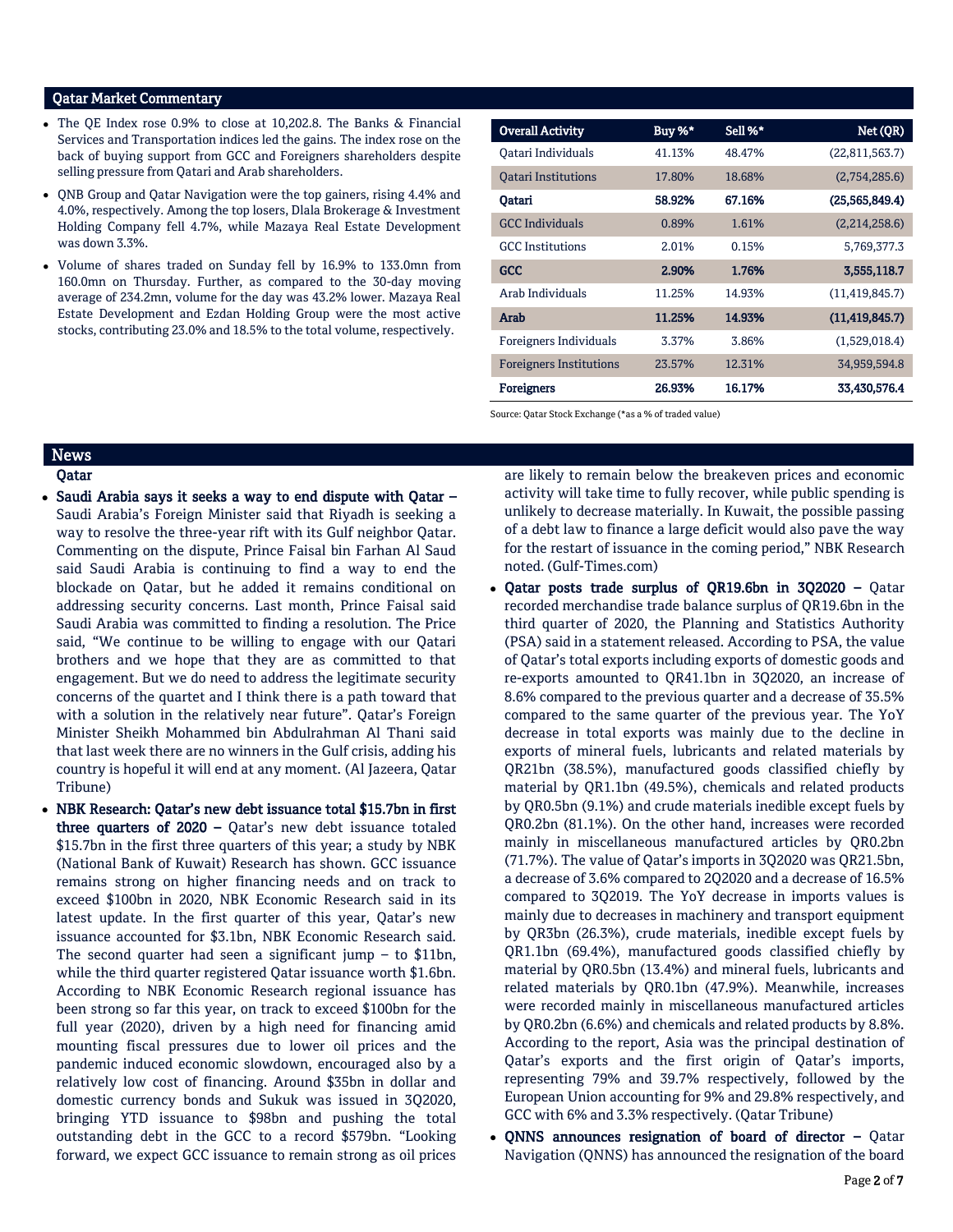of director Sulaiman Haider Sulaiman Al-Haider. According to the company's Articles of Association, Article No. (31), HE Sheikh Suhaim bin Khaled bin Hamad Al-Thani was elected as reserve member of the Board in the previous round (2018-2020) as his nomination has been accepted by Board Members as successor to Sulaiman Haidar Sulaiman Al-Haidar. (Peninsula Qatar)

- Promotional campaign rolls out for Ezdan Oasis In a bid to increase the occupancy of residential and commercial units at 'Ezdan Oasis', the Ezdan Real Estate Company launched the second phase of its promotional campaign. The promotional campaign, which has been launched to mark Qatar National Day celebrations, will see Qatar's major real estate developer offer rent-free period of up to 15 months on commercial unit lease contracts and attractive discounts on residential units. The promotional campaign covers almost 9,000 residential units along with more than 500 different retail outlets and shops at 'Ezdan Oasis' that can be coalesced and separated. Addressing a press conference to announce the launch of the campaign, Ezdan Holding Group Deputy CEO Hani Dabash said, "Building on the success of the first phase of the promotional campaign, we are launching the second phase at a time when Ezdan Oasis is well-connected with Doha and most of the landmarks like Hamad International Airport, Hamad Port, Hamad hospital and others through road and highway networks." With the completion of major transportation networks like metro and roads in Wakrah and Wukair, he said, the travel time between Doha and 'Ezdan Oasis' has reduced drastically. (Qatar Tribune)
- Qatar to unveil fourth FIFA World Cup venue with staging of Amir Cup final on December 18 – Qatar is all set to unveil Al Rayyan Stadium with the staging of the Amir Cup 2020 final between Al Arabi and Al Sadd SC on December 18, which is Qatar's National Day. Al Rayyan Stadium is the fourth FIFA World Cup Qatar 2022 stadiums to be unveiled after Khalifa International stadium, Al Janoub Stadium and Education City Stadium. The Al Rayyan Stadium, which can accommodate up to 40,000 spectators, will showcase the very best of Qatari culture when it hosts seven matches up to the round of 16 stage during Qatar 2022. Al Rayyan Stadium's standout feature is the facade that incorporates various symbols of Qatari culture and is inspired by the sand dunes of the nearby desert. (Qatar Tribune)

## International

 IMF calls for expansion of debt relief beyond world's poorest countries – The head of the International Monetary Fund called for prompt and effective implementation of a new G20 framework set up to help the world's poorest countries reach permanent debt relief, but said other countries needed help as well. "It is critical to operationalize this Framework promptly and effectively," IMF Managing Director Kristalina Georgieva said in a statement after addressing the leaders of the Group of 20 major economies. "Going forward, we must also help those countries not covered by the Framework to address debt vulnerabilities so that their economies can become more resilient." The debt treatment framework endorsed by G20 leaders on Sunday applies to 73 countries that are eligible for a temporary freeze in official bilateral debt payments. (Reuters)

- G20 says it will strive for fair global access to COVID-19 vaccine – Leaders of the 20 biggest economies vowed to spare no effort to supply COVID-19 drugs, tests and vaccines affordably and fairly to "all people", reflecting worries that the pandemic could deepen divisions between the world's rich and poor. The pandemic and prospects of an uneven and uncertain economic recovery were at the center of a two-day online summit under the chairmanship of Saudi Arabia, which will hand the G20 presidency to Italy next month. G20 nations will work to "protect lives, provide support with a special focus on the most vulnerable, and put our economies back on a path to restoring growth, and protecting and creating jobs for all". On vaccines, tests and treatments, the leaders said: "We will spare no effort to ensure their affordable and equitable access for all people." (Reuters)
- Finance Minister Sunak: Britain wants to agree an EU freetrade deal – Britain wants to strike a free-trade deal with the European Union, but the short-term impact of not doing so will be overshadowed by the COVID-19 pandemic, British Finance Minister Rishi Sunak told the BBC's Andrew Marr program. Asked what the effect of not have a free-trade deal in place after the transition period ends on December 31, Sunak said: "It's very difficult to be precise about the near-term effects. "But I'd agree with what the prime minister has said, in the short term specifically and most immediately, it would be preferable to have a deal because it would ease things in the short term. "But the most important impact on our economy next year is not going to be from that, it's because of coronavirus." (Reuters)
- Sunak: UK will think about restoring public finances after COVID-19 crisis – Britain will think about restoring public finances once the COVID-19 crisis is over, and until then will focus on fighting the pandemic, Finance Minister Rishi Sunak said. "Once we get through this crisis we need to think more about returning to a more normal path, but as of now we are able to do what we need to do and we are able to do that at an affordable cost and use those funds to support the economy and support businesses through this crisis," he told Times radio. (Reuters)
- Britain and Canada agree post-Brexit rollover trade deal Britain and Canada struck a rollover trade deal to protect the flow of \$27bn-worth (£20.32bn) of goods and services between them after Brexit, and vowed to start talks on a bespoke agreement next year. As Britain prepares to end its transition out of the European Union on December 31, it has negotiated multiple rollover bilateral deals to maintain trade, with many simply replacing the terms the bloc had already agreed. British Prime Minister Boris Johnson joined Canada's Justin Trudeau and their respective trade ministers on an online call to mark the deal, which paves the way for a tailor-made agreement covering more areas such as digital trade, small businesses, the environment and women's economic empowerment. "Today's agreement underpins 20bn Pounds worth of trade and locks in certainty for thousands of jobs," Liz Truss, the UK's international trade secretary, said in a statement. Her Canadian counterpart Mary Ng said the transitional agreement "largely replicates" the EU deal on tariff reductions and provisions for labor and environment. "We do want an ambitious, high level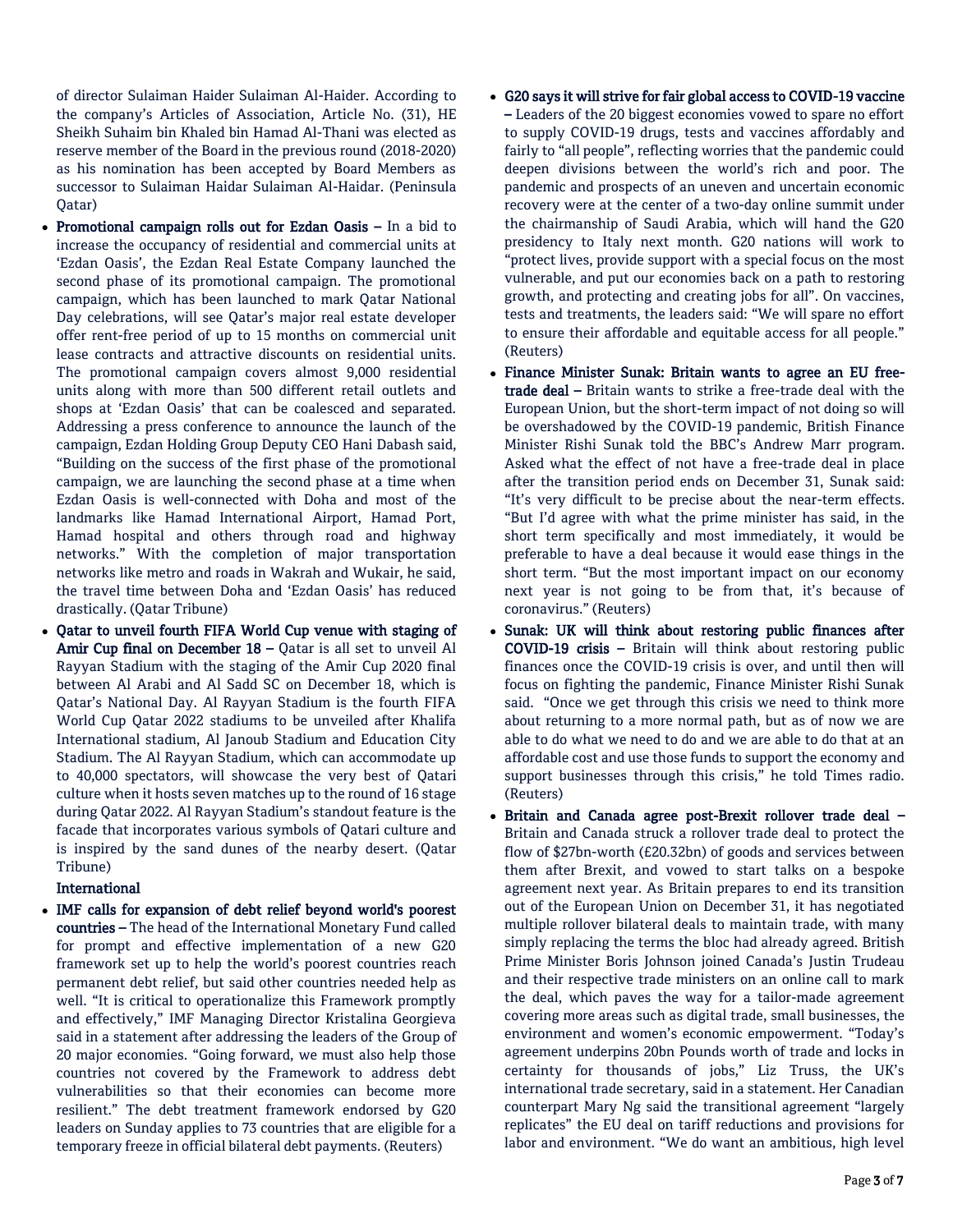comprehensive trade agreement with the UK," Ng said, signaling Canada wanted similar terms to the EU deal. The Canadian Parliament must approve legislation that would enable the deal to come into effect. Britain is Canada's fifth largest trading partner after the United States, China, Mexico and Japan. (Reuters)

 Germany plans for \$190bn in new debt in 2021 – German Finance Minister Olaf Scholz plans to take on at least 160bn Euros (\$190bn) in new debt in 2021 to help stave off the economic impact of the COVID-19 pandemic, three people familiar with the matter said. This is at least 64bn Euros higher than the 96bn Euros initially foreseen by Scholz for next year. Of the additional debt, 39.5bn Euros are earmarked to support companies whose business has been hit by the coronavirus crisis, a draft of the budget seen by Reuters showed. About 2.7bn Euros will be available to pay for a vaccine. Funds to pay for the general impact of the pandemic have been raised by 10bn Euros to 15bn Euros. Parliament this year suspended Germany's debt brake to allow the government to take on net new debt of up to 218bn Euros to finance rescue and stimulus measures. But a coalition source said it was unlikely to need the full amount. Scholz has said he will ask lawmakers to suspend debt limits again next year. The Finance Ministry was not immediately available for comment. Olaf Scholz told journalists that total new debt for the years 2020 and 2021 would be slightly higher than 300bn Euros, without providing a breakdown. Germany has taken unprecedented steps to help companies and small businesses to get through the crisis, freeing up billions of euros to prevent the economy shrinking further. The government expects GDP to contract by 5.5% in 2020, but to rebound by 4.4% in 2021. (Reuters)

## Regional

- US trial court ruling rejects \$18bn claim against Saudi Aramco Saudi Arabian Oil Company (Saudi Aramco) has received a triallevel court ruling issued in the company's favor to dismiss a lawsuit filed by alleged heirs of Khalid Abu Al Waleed Al Hood Al Qarqani to claim a nearly \$18bn (SR67.292bn) purported foreign arbitral award. Issued on November 17, 2020, the case was brought before the US District Court for the Southern District of Texas, according to the company's disclosure to the Saudi Stock Exchange (Tadawul) on Sunday. The dispute involved rent payments allegedly due to petitioners for Saudi Aramco's usage of a plot of land in Ras Tanura in Saudi Arabia. The company referred that the court ruling is subject to appeal before the US Court of Appeals for the Fifth Circuit. "Saudi Aramco believes that its arguments are sound, well supported, and should be sustained if the petitioners elect to challenge the ruling," the company announced. (Bloomberg)
- Sulaiman Al Habib to be included on MSCI Index Dr. Sulaiman Al Habib Medical Group (Sulaiman Al Habib) announced on Sunday that it will be included as a constituent of the MSCI Global Standard Index, as of November 30, 2020, according to the MSCI semi-annual Index Review. "The inclusion of Sulaiman Al Habib in the MSCI Global Standard Index is a reflection of both the resonance and impact of our post-IPO growth strategy, which we have delivered in spite of market headwinds. Our business has proved highly agile in addressing the challenges of the global pandemic, and we are very pleased

to have become a constituent of the globally recognised benchmark," said, Nasser Al Haqbani, the Group's CEO. "We are proud to be among Saudi listed companies included in the MSCI Global Standard Index and the opportunity this provides to showcase Sulaiman Al Habib's story and the Saudi Healthcare sector to the world. This inclusion comes in less than nine months since listing on Tadawul, which we consider to be a clear reflection of our policy of Sustainability and transparency, keeping the investment community fully appraised of development within the Group," he added. (Bloomberg)

- Chairman: Acwa Power plans IPO next year Acwa Power International (Acwa Power) is planning an Initial Public Offering (IPO) in 2021, the company's Chairman Mohammad Abunayyan revealed on Sunday. In an interview with Alarabiya, the Chairman said that the size of the IPO is yet to be identified. However, Abunayyan noted that the offering will take place on the Saudi Stock Exchange (Tadawul), adding that the company is currently carrying out deals worth around \$59bn. (Bloomberg)
- Acwa Power set to raise \$1bn in Sukuk sale Saudi Arabia's Acwa Power International (Acwa Power), half-owned by the Kingdom's sovereign wealth fund, is planning to raise about \$1bn by selling Islamic bonds early next year, according to sources. The company, one of the largest developers of power plants in the Middle East, has appointed the Saudi unit of HSBC Holdings Plc and Samba Capital to advise on the issuance, the sources said. The Sukuk will be used to help fund Acwa Power's share of an \$8bn acquisition of gasification and power assets at Jazan on Saudi Arabia's west coast. The Sukuk will be followed by Acwa Power's IPO on the Riyadh stock exchange, which could raise about \$1bn and value the company at about \$8bn, sources added. (Bloomberg)
- Saudi Arabia will not reconsider VAT increase in short- to medium-term – Saudi Arabia's Finance Minister said on Sunday that a decision to triple value-added tax to 15% would not be reconsidered in the short to medium term, but might be looked into in the long term. Speaking at a news conference closing the two-day G20 online summit, Mohammed Al-Jadaan said that the VAT decision had been difficult but a necessary option to support the economy. Last week, acting Information Minister Majid bin Abdullah Al-Qasabi said the Kingdom could review its VAT increase after the novel coronavirus pandemic ends. (Reuters)
- Abu Dhabi announces new oil discovery; approves ADNOC AED448bn capex for 2021-2025 – Abu Dhabi's Supreme Petroleum Council (SPC) approved on Sunday capital expenditure for Abu Dhabi National Oil Company (ADNOC) of AED448bn between 2021 and 2025, state news agency WAM reported. As part of this plan, the oil giant aims to drive over AED160bn back into the UAE's economy between 2021-2025. The SPC also approved the awarding of a second round of exploration blocks and announced the discovery of 2bn barrels of conventional oil reserves and 22bn barrels of unconventional oil reserves. Abu Dhabi's Crown Prince also directed ADNOC to explore and pursue potential opportunities in hydrogen, WAM said. The inflow to the local economy will be enabled by ADNOC's In-Country Value (ICV) program which is aimed at nurturing new local and international partnerships and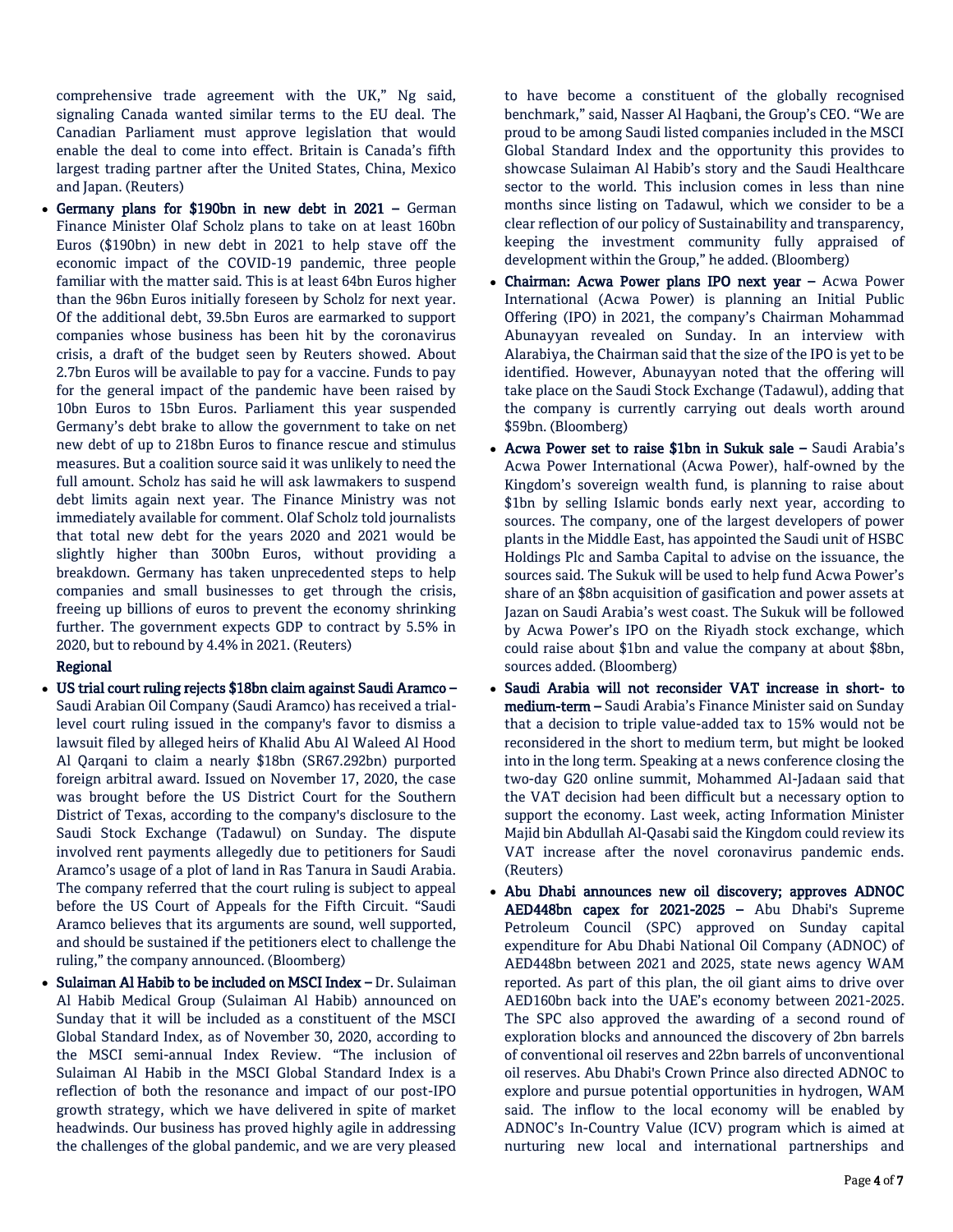business opportunities for the private sector, fostering socioeconomic growth and creating job opportunities for Emiratis, a statement from ADNOC said. In addition, the SPC gave approval for ADNOC to award exploration blocks in Abu Dhabi's second competitive block bid round which was launched in 2019. (Zawya)

- UAE banks invest AED279bn in debt securities in September The investments of the UAE banks in debt securities rose by 12.2% to AED279bn in September 2020, compared to AED248.6bn in the same month of 2019. On a monthly basis, the UAE banks have invested AED279bn in debt securities in September 2020, up 0.8% compared to AED276.8bn in August 2020, according to the latest data by the Central Bank of the UAE (CBUAE). Meanwhile, the total investments of the UAE banks have increased by 1.2% to AED440.8bn in September 2020 from AED435.5bn in August 2020. As for equities, the UAE banks have invested AED8.7bn in September 2020, down 2.2% from AED8.9bn in August 2020. The investments of the UAE banks in held to maturity securities climbed by 3.3% MoM to AED103.7bn in September from AED100.4bn in August. It is noteworthy to mention that in August 2020, the UAE banks have increased their investments in debt securities by 2.3% MoM to record around AED276.8bn. (Bloomberg)
- UAE banks' profits deteriorate; bad loans likely to go up Profits of the UAE's top banks continued to deteriorate in the second quarter of the year as interest rates and credit uptake remained low and bad loans grew amid challenging economic conditions. Total interest income of the ten largest banks in the country continued to fall for the third consecutive time by 7.7% QoQ, while net income dropped by 3% due to lower interest and other operating income, according to Alvarez & Marsal, a global professional services firm. "Challenging macroeconomic conditions, low oil prices and effects of COVID-19 have severely impacted overall asset quality and resulted in higher nonperforming loan (NPL) reporting, at 3.6% QoQ increase. The challenging economic environment impacted credit uptake as (loans and advances) remained flat in 3Q2020 compared to 2Q2020," the firm added. It also warned that the country's lenders may have to brace for further increases in bad loans, particularly after the payment deferral relief for borrowers is lifted. Total loans provisioned dropped 7.2% QoQ, but they increased by about 37% compared to a year earlier. The challenging market environment caused by the pandemic resulted in higher NPLs, up by 3.6% QoQ, while cost of risk fell 11 bps year over year to 1.3% and coverage ratio went up 1.1% to 90.3%. (Zawya)
- UAE: Public holidays announced for National Day, Commemoration Day – The UAE has announced holidays for public sector workers to mark the 49th National Day and Commemoration Day, earlier known as Martyrs' Day. According to the circular issued by the Ministry of Human Resources and Emiratization, public holidays Commemoration Day and UAE National Day for federal government employees will be from Tuesday, December 1 until Thursday, December 3. Work will resume on Sunday, December 6, 2020. (Zawya)
- Aldar Properties' new project sells out at AED1bn Aldar Properties' 510-unit Noya, its latest residential community on Yas Island, has been sold out with a value of over AED1bn on

the first day of the public launch. Following the sale of Noya's units, the total value of the company's sales reaches more than AED3bn, according to a recent press release. Located in an investment zone, Noya has attracted customers of all nationalities, as 60% of end-buyers were UAE nationals and 40% were non-UAE nationals. The construction of Noya is scheduled to start in the second quarter of 2021, with handovers to begin in second quarter of 2023. (Bloomberg)

- Amlak Finance sells 821,275 shares Amlak Finance has sold 821,275 shares, representing 0.00055% of the company's subscribed capital, through its broker ENBD Securities. The selling price per share is valued at AED0.26, according to the company's disclosure to the Dubai Financial Market (DFM) on Sunday. Hence, the number of shares remaining for sale as per the approval of the Securities and Commodities Authority (SCA) is 9.083mn. (Bloomberg)
- Abu Dhabi sees 46% QoQ higher hotel revenues in 3Q2020 The revenues of Abu Dhabi's hotels rose by 46% during the third quarter of 2020, when compared to the second quarter of 2020, according to the Department of Culture and Tourism – Abu Dhabi (DCT Abu Dhabi). The number of hotel guests increased by 95% during the July-September period of 2020, compared to the corresponding period of 2019, reflecting the signs of recovery in the sector after being affected by the coronavirus pandemic. In 3Q2020, Abu Dhabi witnessed the highest hotel occupancy rates and the third-highest revenue per room in the region. Meanwhile, the Emirate's airline bookings and seating capacity for all airlines rose by 119% and 364%, respectively, in 3Q2020. (Bloomberg)
- DLD and JLL to develop Commercial Property Price Index Dubai Land Department (DLD) has signed a memorandum of understanding (MoU) with Jones Lang LaSalle (JLL), a leading professional services firm that specializes in real estate and investment management, to create a 'Commercial Property Price Index' (CPPI). The agreement will see the establishment of an official commercial property index, which will act as a reliable source of data for use by investors, agencies, and institutions. Also, the index will allow investors to monitor commercial market performance when making investment decisions and portfolio management. The partnership will see the two entities work towards continuing to improve Dubai's transparency and overall real estate investment health. (Zawya)
- Markaz closes key US, Europe real estate sales transactions Kuwait-based Markaz said it has successfully completed a series of sales transactions from its real estate portfolio across the US and Europe under its International Real Estate Investment program. Markaz's program delivered a solid performance in 2020 netting healthy returns for its clients despite the challenges of the COVID-19 pandemic, thus confirming its position as a leading asset manager in the region. (Zawya)
- Investcorp invests in Indian logistics startup Xpressbees Bahrain's Investcorp said on Sunday it has made an investment in Xpressbees, an Indian logistics startup, as part of a consortium of local and global investors. Xpressbees has a presence in more than 2,000 towns and cities in India, with more than 1,000 customers across industries including ecommerce, pharmaceutical, consumer goods, retail,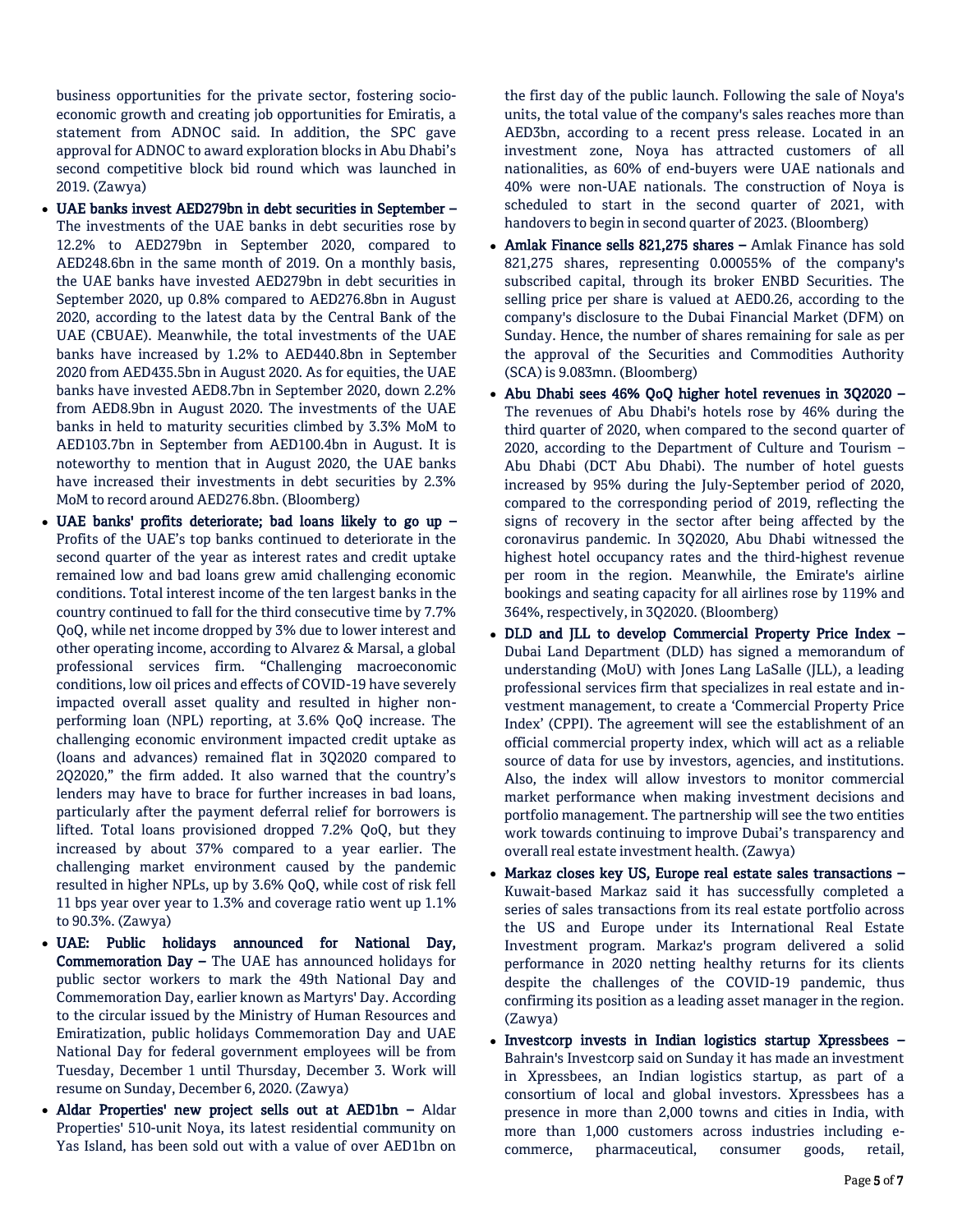manufacturing, electronics and consumer durables. Investcorp did not disclose the size of its investment, but said it was part of a Series E round - a late stage funding round to scale up a business. (Zawya)